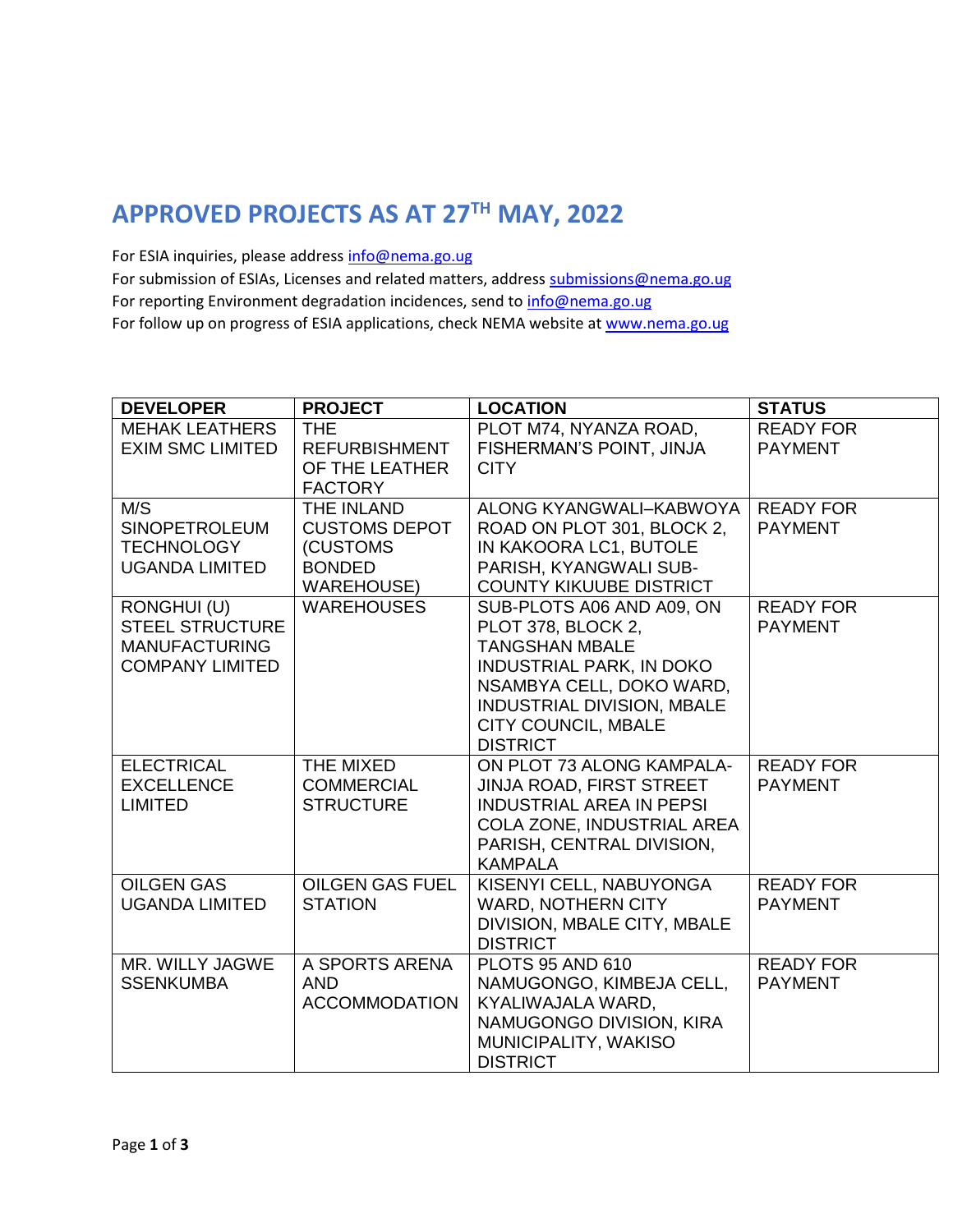| <b>UBUNTU TOWERS</b><br><b>UGANDA LIMITED</b>                                 | THE PROPOSED<br><b>MIITI BASE</b><br><b>TRANSCEIVER</b><br><b>STATION</b>                                                                                                       | MIITI VILLAGE, BIBAARE<br>PARISH, BUMBAIRE SUB-<br><b>COUNTY, BUSHENYI DISTRICT</b>                                                                                         | <b>READY FOR</b><br><b>PAYMENT</b> |
|-------------------------------------------------------------------------------|---------------------------------------------------------------------------------------------------------------------------------------------------------------------------------|-----------------------------------------------------------------------------------------------------------------------------------------------------------------------------|------------------------------------|
| <b>EXIT</b><br><b>CONSTRUCTION</b><br>COMPANY (SMC)<br><b>LIMITED</b>         | THE PROPOSED<br><b>STONE QUARRY</b><br><b>AND CRUSHER</b><br><b>PLANT</b>                                                                                                       | PLOT 386, BLOCK 152, SEMPA<br><b>VILLAGE, MUSAALE</b><br>PARISH,<br><b>KATIKAMU</b><br>SUB-COUNTY,<br><b>LUWERO DISTRICT</b>                                                | <b>READY FOR</b><br><b>PAYMENT</b> |
| <b>UBUNTU TOWERS</b><br><b>UGANDA LTD</b>                                     | THE PROPOSED<br><b>CONSTRUCTION</b><br>OF OYENGLWEDO<br><b>CENTRAL GREEN</b><br><b>FIELD BASE</b><br><b>TRASCEIVER</b><br><b>STATION</b>                                        | <b>OYENGLWEDO CENTRAL</b><br>VILLAGE, OLYET PARISH,<br>AJURI SUB-COUNTY, AWEI<br>COUNTY, ALBTONG DISTRICT                                                                   | <b>READY FOR</b><br><b>PAYMENT</b> |
| <b>UBUNTU TOWERS</b><br><b>UGANDA LIMITED</b>                                 | THE PROPOSED<br><b>OKOUBA CELL</b><br><b>GREENFIELD</b><br><b>BASE</b><br><b>TRANSCEIVER</b><br><b>STATION</b>                                                                  | OKOUBA CELL, OKOUBA<br>WARD, NORTH DIVISION, KUMI<br>MUNICIPAL COUNCIL, KUMI<br><b>DISTRICT</b>                                                                             | <b>READY FOR</b><br><b>PAYMENT</b> |
| <b>EAST AFRICAN</b><br><b>CRUDE OIL</b><br><b>PIPELINE LIMITED</b><br>(EACOP) | THE EAST<br><b>AFRICAN CRUDE</b><br><b>OIL PIPLELINE</b><br>(EACOP) ACCESS<br><b>ROAD TO PUMP</b><br>STATION ONE (PS-<br>1)                                                     | KABAALE INDUSTRIAL PARK<br><b>TRAVERSING KIJUMBA AND</b><br><b>KATOOKE VILLAGES IN</b><br>KABAALE PARISH, BUSERUKA<br><b>SUBCOUNTY IN HOIMA</b><br><b>DISTRICT DISTRICT</b> | <b>READY FOR</b><br><b>PAYMENT</b> |
| <b>ATC UGANDA</b><br><b>LIMITED</b>                                           | THE PROPOSED<br>KICHOPE ATC<br><b>BASE</b><br><b>TRANSCEIVER</b><br><b>STATION</b>                                                                                              | KICHOPE CELL, OJWINA (C)<br>WARD, LIRA CITY WEST<br><b>DIVISION, LIRA CITY</b><br><b>MUNICIPALITY IN LIRA</b><br><b>DISTRICT</b>                                            | <b>READY FOR</b><br><b>PAYMENT</b> |
| <b>EAST AFRICAN</b><br><b>CRUDE OIL</b><br>PIPELINE LIMITED<br>(EACOP)        | THE EAST<br><b>AFRICAN CRUDE</b><br><b>OIL PIPLELINE</b><br>(EACOP) ACCESS<br><b>ROAD TO PUMP</b><br><b>STATION TWO (PS-</b><br>2)                                              | <b>MITIMA</b><br>AND<br><b>TRAVERSING</b><br>SUBCOUNTIES,<br><b>LUGUSULU</b><br><b>MAWOGOLA</b><br>COUNTY,<br><b>SEMBABULE DISTRICT</b>                                     | <b>READY FOR</b><br><b>PAYMENT</b> |
| <b>KAMPALA CAPITAL</b><br><b>CITY AUTHORITY</b>                               | <b>IMPROVEMENT OF</b><br><b>TRAFFIC</b><br><b>CONTROL IN</b><br><b>KAMPALA CITY</b><br><b>THROUGH</b><br><b>CONSTRUCTION</b><br>OF A TRAFFIC<br><b>CONTROL</b><br><b>CENTRE</b> | <b>KAMPALA CAPITAL CITY HALL</b><br>AND IMPROVEMENT OF 32<br><b>JUNCTIONS IN KAMPALA CITY</b>                                                                               | <b>READY FOR</b><br><b>PAYMENT</b> |